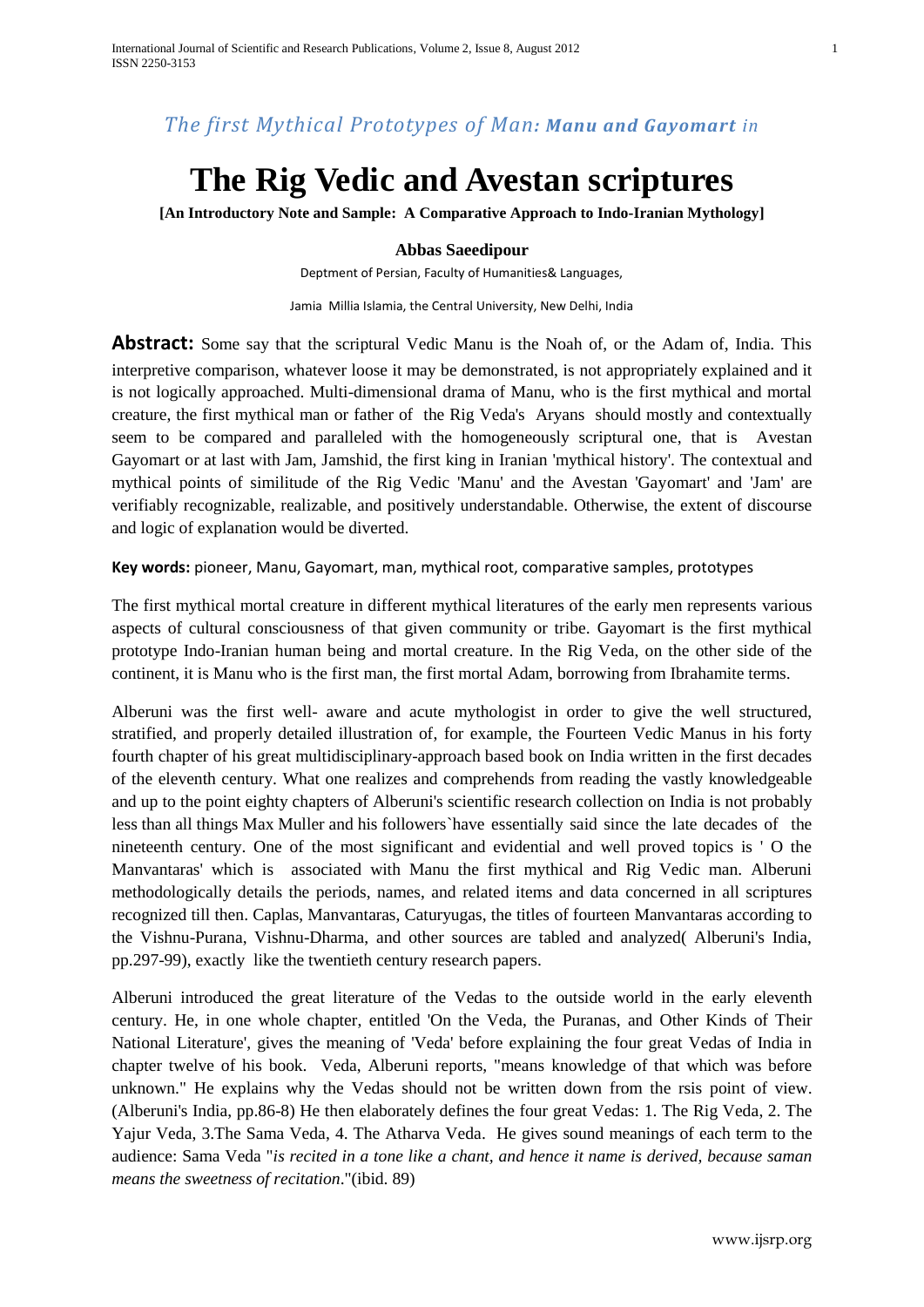**Researchers** are to access, and have to try to touch and avenue to, the nearest and most reliable evidence to their object of investigation it is confirmed. Authentically, to understand the earliest myths of India one should first base his research on the actual text of the Rig Veda, the earliest reports, histories, and comments on the Rig Veda. Then other secondary sources are touched and consulted.

Arthur Emanuel Chirstensen in his magnificent research in early twentieth century (1916) about Gayomart, and very very poorly about Manu, he knew well his context of his research: [ Les Types du premier home et du premier roi dans l' histoire legenndaire des iraniens, 2 vols] refers to considerable primary and great sources of knowledge of ( and about, the history, believes, religions, sciences, cultures, literatures, myths and other subjects of) the ancient and contemporary nations and eras of the world written in earlier centuries. Plus the Avestan and the Pahlavi texts, some more essentially classic references are exploited. Among them there are references to Alberuni"s extensive book : **'Chronology of Ancient Nations'**(trans.) and the very fundamental and appropriately detailing Book **of Religious and Philosophical Sects'** by al-Shahrestani. Moreover the most famous and intimated Avestan scriptures like **the Gatha, Yasns, Yashts Bundehishn,** and the different **'Pahlavi Texts'**  translated by West. Christensen have, in addition to the above mentioned sources seen as many as sources possible about Gayomart and Manu the first prototype mythical men in Indo-Iranian mythology. He recited from works Byf Tabari, Ibn-Asthir, Masaudi, Bal"ami, Yaghoobi, al-Beruni, Hamzeh Isfahani, Ghodamma, Kharazmi, Mirkhand, Dha"alebi [Sa"alebi] and the Vedas, Oldenberg's 'the Religion of The Veda Schrader' Indogerm, Zoroastrian Papers.

Among the above author"s works, in addition to the Avestan and Pahlavi scriptures and texts, Tabari, Ibn-Athir, Yaghoobi, Shahrestani, and Hamze Isfahani"s writings are amongst many more, the most illimitably referred sources by the western scholars since the early nineteenth century and even far long before then.

It is not necessary, it is well understood, to repeat all narrations and recitations that Christensen tells us about Gayomart the first prototype of mythical mortal believed in the Ancient Aryans of Iran and then developed in Indo-Iranian mythology.

Tabari thus reports about Grayomart:" Iranian have held that Gayomart is Adam…" and follows the story of Mashya and Mashyana( Tabari,vol.1.p.99). He also counts that he is the forefather of human race.

He reports and considers different narratives about Gayomart as the 'holy man', the 'father of Aryan', ''Persians' repeatedly emphasized, "first man", progenitor of human race, the "offspring of Noah" the Prophet. Thus He mixes and compares the narratives of Ancient Farsis with purely religious narratives of the holy Books: Tura, old Testaments and the Quran.

Ibn-Athir also repeats what Tabari says befor him. One point in his book called al-Kamil, and indeed in Tabari's History , is significant in comparative mythology in order to note is the 'kingdom of Gayomart' and of his son in a very long period of time. These sorts of characteristics, among many others, are parallel to that of Manu"s Caplas and Mantavaras. In al-Kami, l Gayomart is "the father of persian', the progenitor of the Aryan race", and he is associated with Adam, Noah's sons and events.

In the first one hundred page of al-kamil,mostly, the stories, myths, and religious believes with recitations from the previous sources are, again, almost like Tabari, are mixed up indistinguished. Herbrow prophets, Adam's sons and events, Persian kings, and Gayomart's episodes altogether seems to be similar to Manu"s Manvantaras. (al-kamil,p.51-4; also consult Alberuni's India pp.297-299, 86- 93)

In the chapter called "the first Heirarchy of Persian Kings: Their stories and Events" of Morooj al-Dhahab by Masaudi, Ali"ibn Hossein, eleventh century AC, the events of Gayomart are reported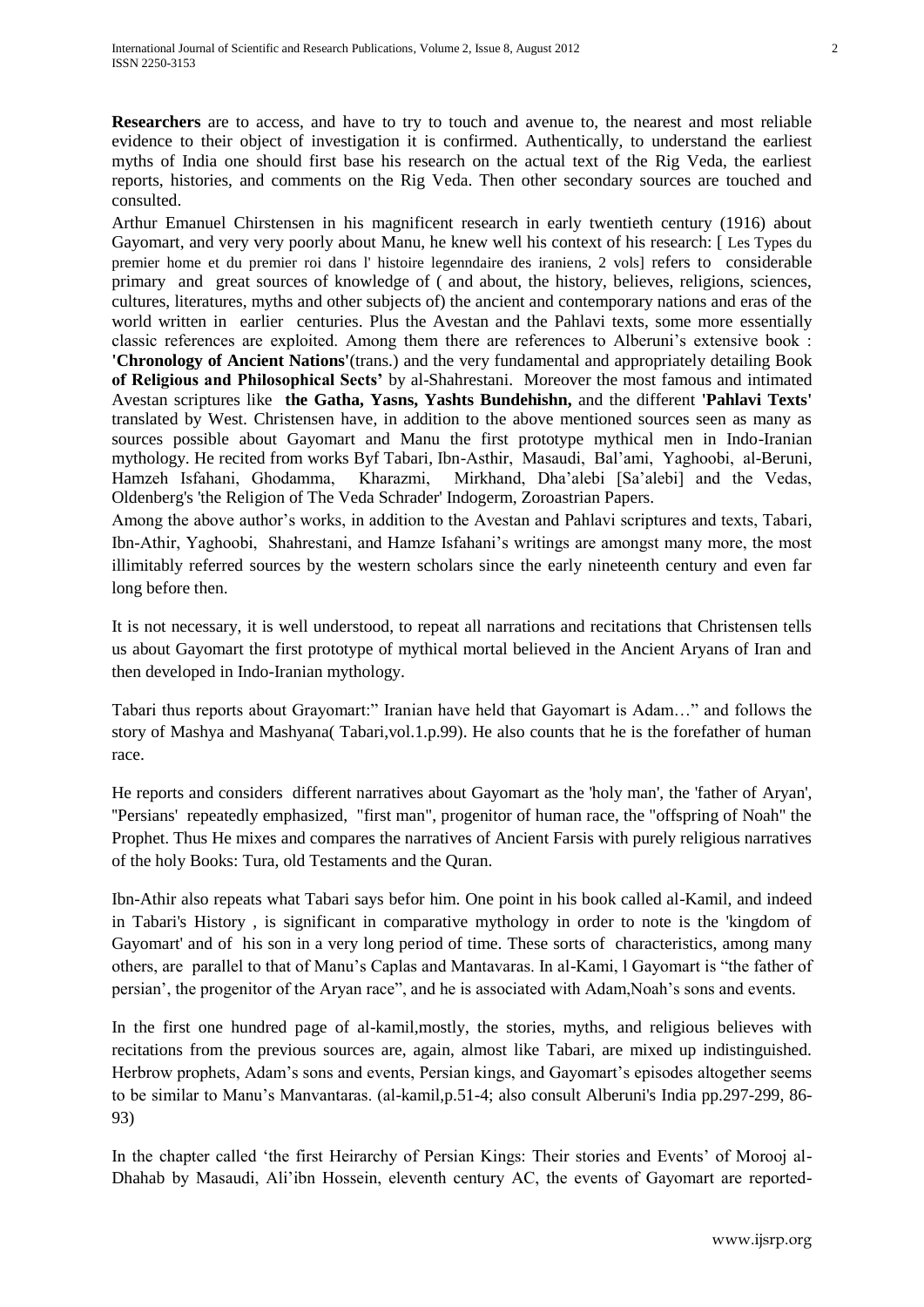Masaudi in the third chapter of his book goes on the creation, an infour chapter of twenty one to twenty four follows up the History of Iran, her kings, myths, believes, and ethics, details of some episodes of Gayomart are accounted.

Christensen, in addition to Marooj al Dhahab, refers to Tanbih al Ashraf, another book by Masaudi in order to strengthen his research. In both of Masaudi"s texts Gayomart is: the first forefather, king, producer of Mashya and Mashyana, great commander and the long living master of Persian, the first mortal, the first king of the first mellennium"s human life"s millennium on the earth.

And the whole Chriatensen's reported details of the episode about mythical Gayomart originally and generally correspond to the **Pahlavi Texts** and the **Avestan Scriptures,** particularly to Bundahishn, Yasns, and some statements in Yashts defined above.

In verse 3 hymn 30, Mandala VIII, the Rig Veda, Manu is the illustrated as the general subject and the bridge way to salvation: "Lead us not from our Father"s and from Manu"s path into the distance far away;" Also in verse 1, hymn 52 the same Mandala, again, there are some parallel characteristics of Gayomart that in the Avestan Yasns and Yashts, and Bundahishn are counted:"… the Father Manu made prayers efficacious with gods." He does what the nearest associate of Ahura Mazda does. In verse 10, hymn 23 in the above mentioned Mandala he is called as "The Most illustrious priest."

Manu who preaches for the sacrifice and does the sacrifice himself is he whom Agni kindled.

Griswold outlines some Vague conceptual picture of Manu and Yama in his book called **'The Religion of the Rig Veda**. The author of the book bravely seem to express something abot three great and focal as well as functionally significant figures: Manu, Vivasvant, and Yama. He, accordingly, goes on about his unexplained inference :" when Yama anthropomorphized, the name Manu (Manus)"man" was altogether suitable. To say that Yama and Manu are 'doublets' is to say that "they are practically identical."(Griswold,1999,p.325)

This is because Vivasvant, Griswold holds, is the father to both. This makes him believe Yama and Manu are selfsame, identical. If this were the reason for identification of two first and early men, then there would be several other mortals and deities that should have been realized as unique being. Yama can assumedly be said to be "man" or "a manu" in a general sense, but they do not seem, according to the Rig Vedic hymns, to be identical and same selves at all. The mythical Manu, the forefather of human race, is unique symbol, a general sample specimen, representative, and prototype man as Gayomart is so in the Avestan scriptures.

 See for more detail of the original episodes reported in the following works as the secondary documents:[Ibn-Athir, al-Kamil, Tarikh e Kamil, vol.1, translated into Persian by Rohani,Moh.Hoss.,Asateer,Tehran, 2004. Masaudi, A. Hoossein, Morooj al Dhahab, translated by Payandeh, Abolghasem, 2 vols., vol.1, Ilmifarhangi Publications, Tehran, 8<sup>th</sup> print 2008 (first printed ?) Tabari, Mohammed ibn Jarir, History, Tarikh e Tabari, translated into Persian by TPayandeh, Abolghasem, Asateer publications , Tehran,  $7<sup>th</sup>$  print, 2005 (first print 1975)

However, Alberuni, regards both the Avestan Gayomart and the Rig Vedic Manu as the first men. Alberuni in his 'Chronology of Ancient Nations' expresses that '' Gayomart is the first man from the point of view of ancient Iranians. Manu has very interesting and directive representation, character, and meaning. Literally, the root of Manu is 'man', and man linguistically and morphologically means "to think." 1 And if it is so, the language capacity, linguistic approach, and its philosophy indicate a great deal of semantic explications and implications.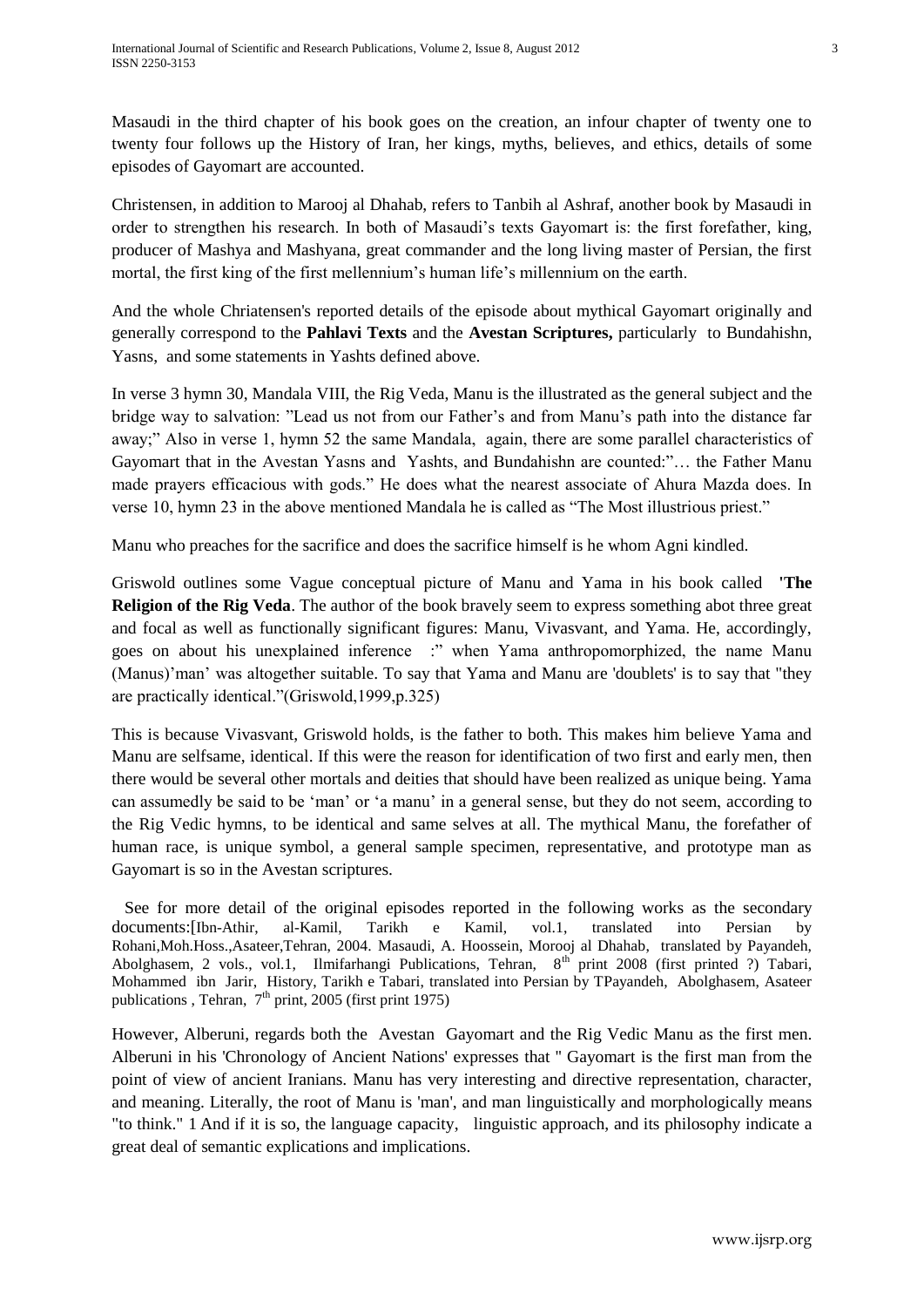## **Alberuni's approach to Manu, Gayomart,k and Manvantara**

It is interesting that Alberuni (975-1048 AC) in his study of India approaches Manu as the lord of period (Alberuni's India, p. 130). He writes:" When Brahman wanted to create mankind, he divided himself into two halves, of which the right one was called Viraj, the left one Manu. The latter one is the being from whom the period of time called Manvantara has received its name. Manu had two sons…" (ibid.p.179)

"The Brahman is the lord of the world, but the lord of the, Manvantara is Manu." (ibid,p.297)

"There are fourteen Manus, from when the kings of the earth, ruling at the beginning of each manvantara(ibid.p.297). He then in the next page gives the detailed classified Manvantaras. Perhaps, nearly assured, it is the first scientific stratification in the realm of Indo-Iranian, if not the Aryan mythology, a well learned modernist, an advanced post-renaissance scholar has ever presented. There Alberuni states that "Manu, as the ruler of the first Manvantara, is Indra, who has nothing in common with any other being." ( Alberuni"s India, p. 298). Moreover, the scientifically detailed chart represented in this page is perhaps the first one in an introductory text about the Rig Vedic Manu illustrating different features of the first sacrifice. Because there is no any other texts on India"s 'mythology' outside India that be written by an Iranian, Arab or others except Alberuni himself. Chapter forty four of his book elaborates on Manvantaras periods of Manus(pp.297-99). He chronologically gives, among other things, the chain of Manus Kings and their periods all of which used and alluded to by other later and modern scholars searching for the understanding history and mythology of country.

One can frankly express that there is no any information in Max Muller, Macdonell, Christesen, Schrader, Bergaignel , Oldenberg, Hillebrandtg, Bloomfield, Mallory's and other later scholars' works about myths of India that may not be, in one way or another, pointed out in Alberuni's eighty chapter book called in French: *Memoire geographique, Historique et scientifique sur l'Inde*', in English **'Alberuni's India'**[ translated(Date?) but officially printed in France in late 1840s, and in English in early 1870s in Europe by Edward Sachau]. Most research and knowledge based-academicians and scholars would confess this if they saw the great book of Alberuni's India, say *'Alberuni's Indology*' : *[Tahghigh ma lel Hind*]. Alberuni's other important book about some Iranian myths is ' Chronology of Ancient Nations':[Asar al Baghiya]. There he states about Gayomart from various points of view.

[See Chronology of Ancient Nations, English translation by C.E.Sachau, London, 1879; this research's 's reference is the recent Farsi translation: ' Asar al Baghiya' by Dana Seresht, Akbar, printed by Amirkabir Publications, Tehran,2007]. Moreover, Windischmann, Spiegele, Noldeke, Marquart, Darmesteter, Husing, according to Arthur Manuel Christensen, all follow what Alberuni found and said about Gayomart in the eleventh century. And Alberuni himself has not added anything further than what Tabari said in the nineth century.

Alberuni who experienced and got direct touch to, and sources of , the Sanskrit language, believes, philosophies, myths, religions, Morphology and philology, science, and technology in India and lived there for methodic and experimental study founded the "Comparative Cultural Studies", 'Anthropology' and " Intercultural Approach to Mythology and Ethnology."[ see Sachau, Edward,1888, pp .IX-XLV, 521-648]

Nevertheless, Alberuni in chapter forty-five of his Indology, called" On the Constellattion of the Great Bear' give a brief analytical record and report on the missions of Indra, Manu, and the sons of Manu: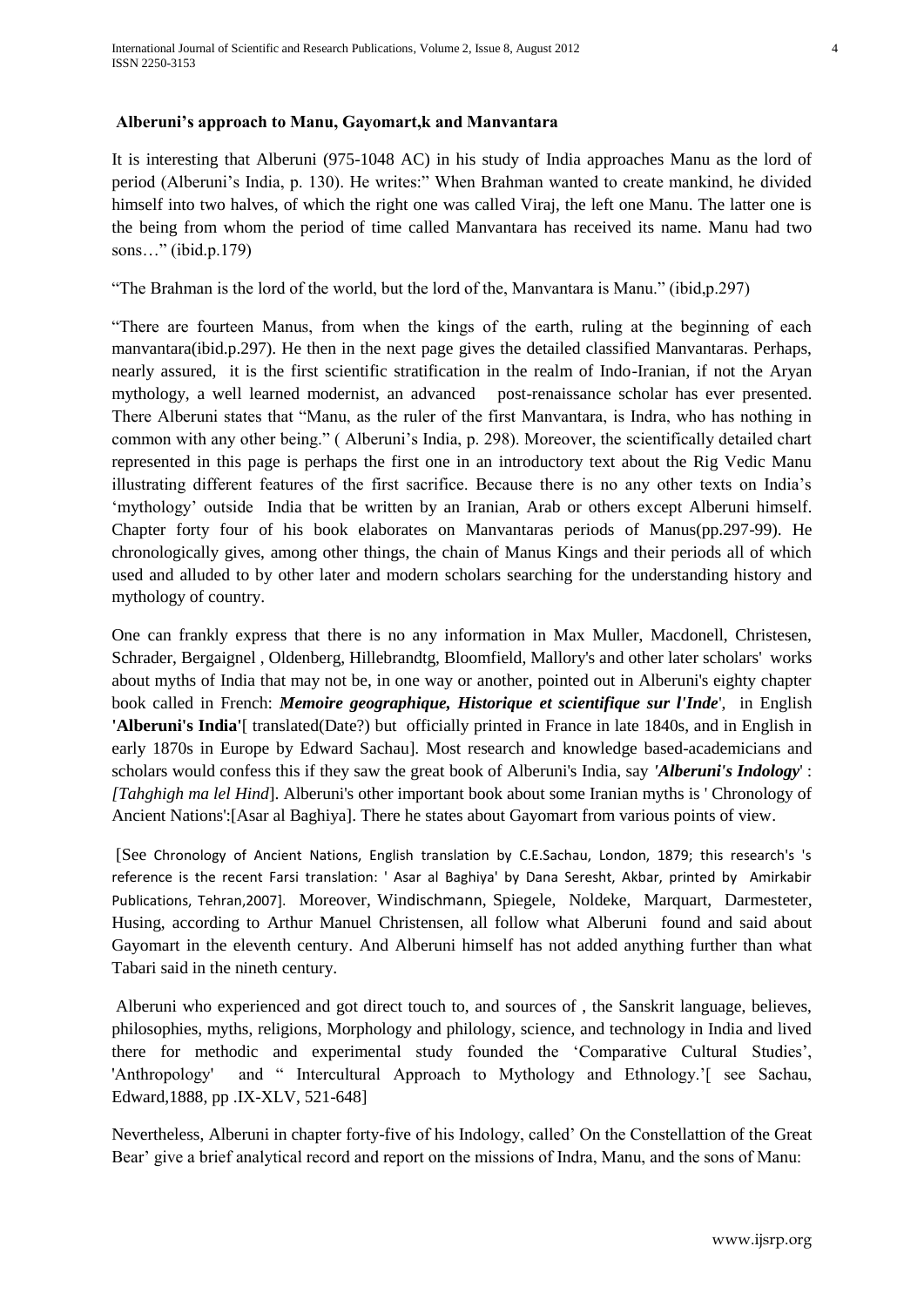"… The theologian believe that the Seven Rishis[the holders of all knowledge-omniscients] stand higher than the fixed stars, and they maintain that each manvantara there will appear a new Manu whose children will destroy the earth; but the rule will be renewed by Indra….. The angels are necessary, for mankind must offer sacrifices to them and must bring to the fire the shares for them... (Alberuni's India, p.303) The table presented on the following page of 304 of the book [new print] March 2003] illustrates fourteen Manvantaras periods and the seven Rishis necessary for renewing the Veda and…

Again, most later mythologists, scholars, and anthropologists have been, in one way or another ,using this unique, observational, and *great multidisciplinary Eighty-Chapter Book of 'Alberuni's India'* without mentioning its original and pioneering status of the book, Alberuni the author. They, indeed, use the very 'research papers like chapters of his India without honouring and without even naming Alberuni. This is assumedly because of Egocentrisms, and Egocentrisms make people deny, keep aloof from, and avoid academic fairness, even from and in the advanced, industrialized countries, unfortunately. But nonetheless, no one can deny the functions, uses, and effects of this eleventh century giant text of Alberuni on Indology and "Multidisciplinary Comparative Study' about India, her people, culture, ethics, and spirit.' This huge research designated to one of the most ancient nations of the world.

Nevertheless, Manu, being the son of Vivasvant, is an important mortal authority in the Rig Veda: "Agni, on thy most easy car, glorified, hither bring the gods, Manu appointed thee a spriest."(RV. 1.4) He participates in determination of the cosmological decision. The rsis knows that Manu shares the affairs of the globe. He gets the status after he gives a satisfactory sacrifice. And strengthen our father "Whatever health and strength our father Manu won by sacrifice…"(1. 94.2 ) Manu is such a character in the Rig Veda that the dominant gods of the world like Varuna, Mitra, and Aryman are invoked to sit beside him: " Here let the foe-destroyers sit, Varuna, Mitra, Aryman, like men, upon our sacred grass."(RV. 1. 26.4) "Manu hath established thee a light,Agni, for all the race of man ."(RV. 1.35. 19) "Like Manu, we will establish thee, Agni, performer of the rites…"(RV. 1. 45. 11).

The story of Manu in the Rig Veda parallels, is related, and associated with Gayomart in the Avestan scriptures and texts. "I gave this earth to Aryamanu."[2] The earth is the abode on which both are settled. A hawk from heaven brings drink and the divine oblation for Manu (RV.IV. 26.4) and then the bird is given rewards because of this heavenly act. The episode of Manu in the Rig Veda is fictionally, dramatically, and symbolically comprehensive and critically interpretable in a vast extent.

## **Divine Oblation, Manu, and the Hawk**

First of all, some of the imagery and metaphors in the myth is significantly remarkable and delicate. It is romantically striking. The episode of the hawk, with his flight mission, for the achievement of the duty, and eventually the reward and promotion given to the celestial bird are all indicative, suggestive, and constructional. This is a good and advanced as well as spiritual honour for the mythical man, the first prototype sample that is given a dramatic fiction by the Rig Veda's rsis. That means the spirit of the mortal deity does have a celestial link.

Manu enjoys Soma, the sacred drink, as well as the divine present from heaven. The gifts are well godly offered. It is metaphorically meaningful and surprising in that period of feeling, of life, and of thought to have such a figurative episode, and such a symbolic narrative as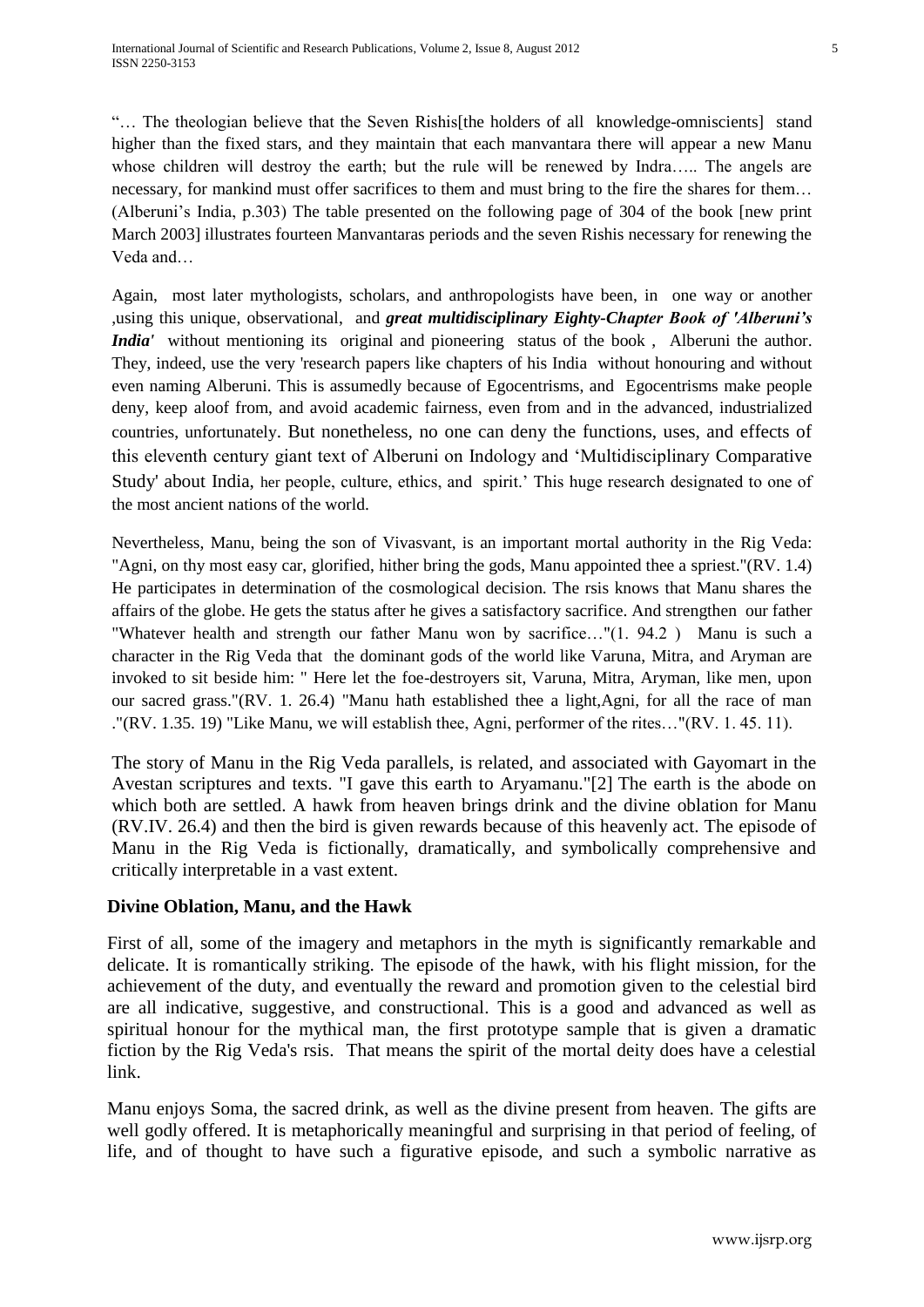wonderfully advanced as modern metaphoric short story and drama. The existential and human consciousness plays and maneouvres over its own plot and creation, over itself.

"Among even the hawks, the hawk who is fastest moving, be the best, because it through the divine oblation and Sormras from heaven for Manu.". Sometime one eminent sample of poetic work, and selfconscious utterance represent timeless, spaceless, and magnificent capacity of an individual or a people. The episode of Manu in the Rig Veda is an immortal narrative of a mortal creature who equates and lives with mythical gods: Mitra, Indra, Varuna, and other Adityas.

And this piece of episode in the Rig Veda, an ancient text, seems to be that sort of example which has endured and lives everlasting.

The episode of the hawk and Manu in the Rig Veda is written long before the "Prometheus Bound" the tragedy written by the Greek tragedy composer: Aeschylus and it is before any other literary works produced by man on the earth. It is before Homer. The story is unique in its own. It can be approached from different critical points of analyses and views. It can be well appreciated symbolically, explained philosophically, and explicated textually. The mythic linkage of Manu with heaven chronologically distances the myth, character and all "mythemes' involved with all other European myths. And in the event that the fastest bird becomes the best one, too, the myth elevates itself further up than other parallel ones. The given hawk that flies high in the sky materializes the certain awareness that one of the poet-rsis represents in one of the greatest hymns of man: his faculties and his spiritual linkage with some meta-earthly sources one of the greatest hymns of man, his faculties and his spiritual linkage with some meta-earthly sources.

Some may compare or associate the Rig Vedic 'mythical Manu' with doctrinally symbolic and immythical 'Adam', or historically religious and non-mythical Noah. But the real similitude is with Gayomart as the image, the story, and metaphor are all Aryans and myth-based characters. Both are the main mythic ancestors of man. Both are mythic mortals. If there were a chance for Gayomart of the Avesta to be immortal before, we would have else Gayomart, but that opportunity has gone. He, as the mortal ancestor of mythical man was assistant to Ahura Mazdaonce (refer to the concerned Texts of the Avesta). They were sacrifices in different events, rites, or Yagya.

Again,Manu is said to be the Noah of India[4] and the progenitor of human race and father of mankind. He is also said to be the first king . Indeed, his parallel (Iranian king) is Jam (Jamshid) then, but his parallel as the progenitor of human race is Gayomart. The mythical periods of both are, however, giant, fantastic and surrealistic.

#### **On 'the Myths of Creation and Gayomart in the Avestan Scriptures: Bundahishn:**

#### **[ From Chapter 1]**

8. Of Ohrmazd's creatures of the world, the first was the sky; the second, water; the third, earth; the fourth, mankind.

#### **[ from Budahishn] Chapter 3**

1. On the rush of the destroyer at the creatures it is said, in revelation, that the evil spirit, when he saw the impotence of himself and the confederate (ham-dast) demons, owing to the righteous man, became confounded, and seemed in confusion three thousand years. 2. During that confusion the arch-fiends of the demons severally shouted thus: 'Rise up, thou father of us! for we will cause a conflict in the world, the distress and injury from which will become those of Ohrmazd and the archangels.'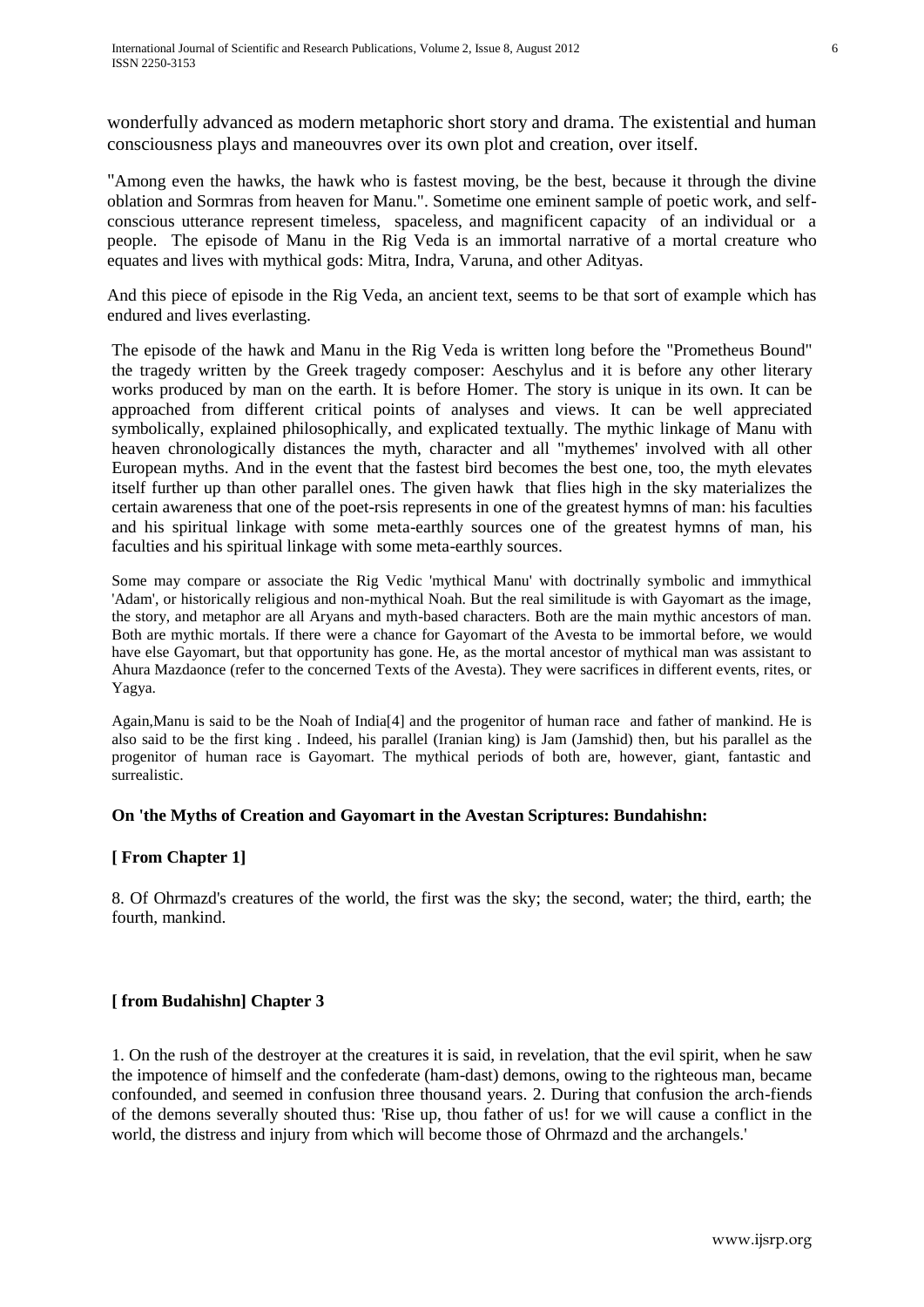3. Severally they twice recounted their own evil deeds, and it pleased him not; and that wicked evil spirit, through fear of the righteous man, was not able to lift up his head until the wicked Jeh came, at the completion of the three thousand years. 4. And she shouted to the evil spirit thus: 'Rise up, thou father of us! for I will cause that conflict in the world wherefrom the distress and injury of Ohrmazd and the archangels will arise,' 5. And she twice recounted severally her own evil deeds, and it pleased him not; and that wicked evil spirit rose not from that confusion, through fear of the righteous man.

6. And, again, the wicked Jeh shouted thus: 'Rise up, thou father of us! for in that conflict I will shed thus much vexation on the righteous man and the laboring ox that, through my deeds, life will not be wanted, and I will destroy their living souls (nismo); I will vex the water, I will vex the plants, I will vex the fire of Ohrmazd, I will make the whole creation of Ohrmazd vexed.' 7. And she so recounted those evil deeds a second time, that the evil spirit was delighted and started up from that confusion; and he kissed Jeh upon the head, and the pollution which they call menstruation became apparent in Jeh.

8. He shouted to Jeh thus: 'What is thy wish? so that I may give it thee.' And Jeh shouted to the evil spirit thus: 'A man is the wish, so give it to me.'

9. The form of the evil spirit was a log-like lizard's (vazak) body, and he appeared a young man of fifteen years to Jeh, and that brought the thoughts of Jeh to him.

10. Afterwards, the evil spirit, with the confederate demons, went towards the luminaries, and he saw the sky; and he led them up, fraught with malicious intentions.

11. He stood upon one-third of the inside of the sky, and he sprang, like a snake, out of the sky down to the earth.

12. In the month Frawardin and the day Ohrmazd he rushed in at noon, and thereby the sky was as shattered and frightened by him, as a sheep by a wolf.

13. He came on to the water which was arranged below the earth, and then the middle of this earth was pierced and entered by him.

14. Afterwards, he came to the vegetation, then to the ox, then to Gayomard, and then he came to fire; so, just like a fly, he rushed out upon the whole creation; and he made the world quite as injured and dark at midday as though it were in dark night.

15. And noxious creatures were diffused by him over the earth, biting and venomous, such as the snake, scorpion, frog (kalvak), and lizard (vazak), so that not so much as the point of a needle remained free from noxious creatures.

16. And blight was diffused by him over the vegetation, and it withered away immediately.

17. And avarice, want, pain, hunger, disease, lust, and lethargy were diffused by him abroad upon the ox and Gayomard.

18. Before his coming to the ox, Ohrmazd ground up the healing fruit, which some call 'binak,' small in water openly before its eyes, so that its damage and discomfort from the calamity (zanishn) might be less; and when it became at the same time lean and ill, as its breath went forth and it passed away, the ox also spoke thus: 'The cattle are to be created, and their work, labor, and care are to be appointed.'

19. And before his coming to Gayomard, Ohrmazd brought forth a sweat upon Gayomard, so long as he might recite a prayer (vaj) of one stanza (vichast); moreover, Ohrmazd formed that sweat into the youthful body of a man of fifteen years, radiant and tall.

20. When Gayomard issued from the sweat he saw the world dark as night, and the earth as though not a needle's point remained free from noxious creatures; the celestial sphere was in revolution, and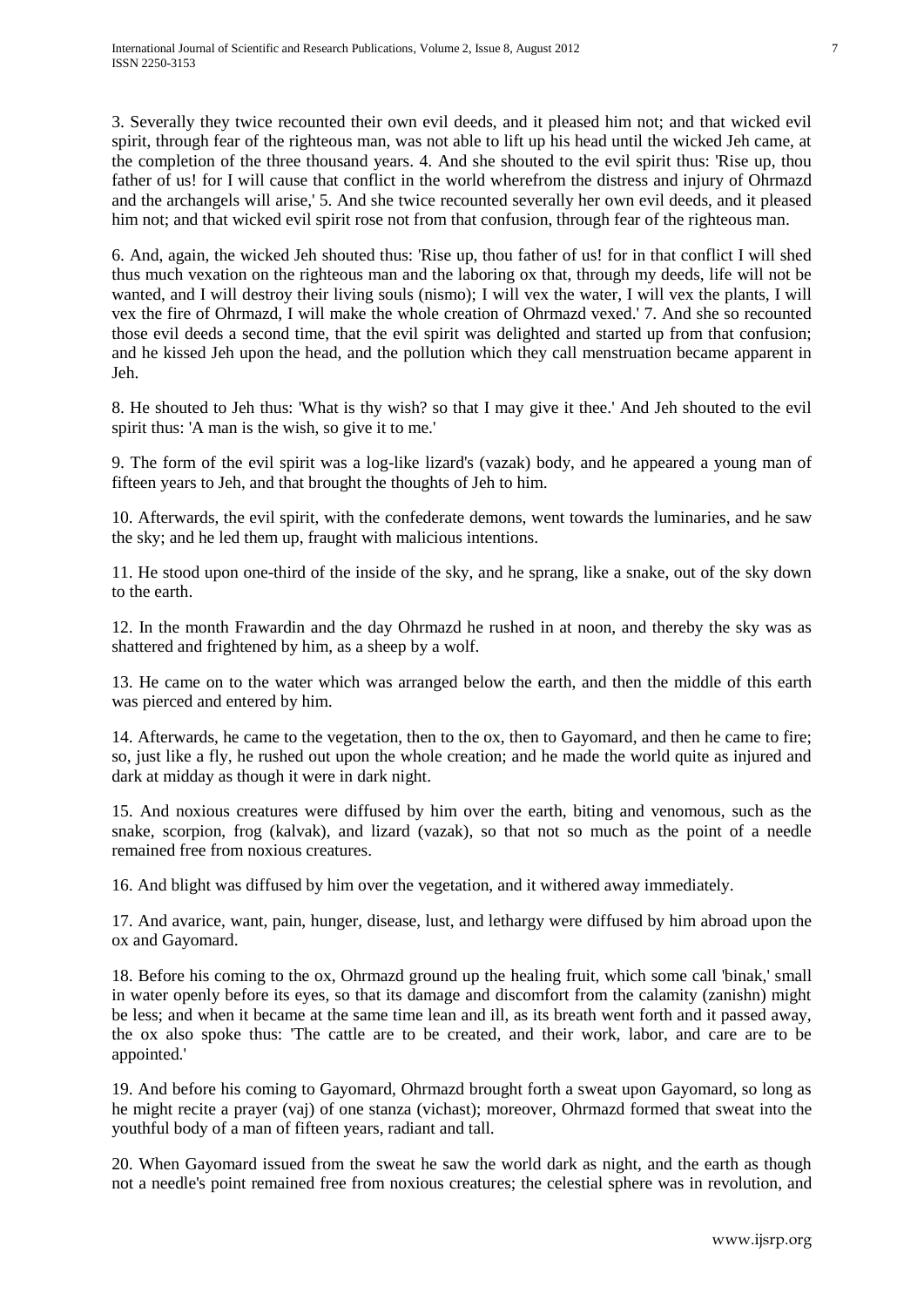the sun and moon remained in motion: and the world's struggle, owing to the clamor of the Mazendaran demons, was with the constellations.

21. And the evil spirit thought that the creatures of Ohrmazd were all rendered useless except Gayomard; and Astwihad with a thousand demons, causers of death, were let forth by him on Gayomard.

22. But his appointed time had not come, and he (Astwihad) obtained no means of noosing (avizidano) him; as it is said that, when the opposition of the evil spirit came, the period of the life and rule of Gayomard was appointed for thirty years.

23. After the coming of the adversary he lived thirty years, and Gayomard spoke thus: 'Although the destroyer has come, mankind will be all of my race; and this one thing is good, when they perform duty and good works.'

24. And, afterwards, he (the evil spirit) came to fire, and he mingled smoke and darkness with it.

25. The planets, with many demons, dashed against the celestial sphere, and they mixed the constellations; and the whole creation was as disfigured as though fire disfigured every place and smoke arose over it.

26. And ninety days and nights the heavenly angels were contending in the world with the confederate demons of the evil spirit, and hurled them confounded to hell; and the rampart of the sky was formed so that the adversary should not be able to mingle with it.

27. Hell is in the middle of the earth; there where the evil spirit pierced the earth and rushed in upon it, as all the possessions of the world were changing into duality, and persecution, contention, and mingling of high and low became manifest.

## **[ From Budahishn] Chapter 15**

1. On the nature of men it says in revelation, that Gayomard, in passing away, gave forth seed; that seed was thoroughly purified by the motion of the light of the sun, and Neryosang kept charge of two portions, and Spandarmad received one portion.

[The following numbered verses- piece is one of the portion of the series of mythical episodes of the first prototype mortal, the Rig Veda:IV.26.1-7]:

# **Divine Hawk, Sacrifice, the Sacred Drink, and Manu**

[1] I was Manu. I am Savita. I am wise sage Kakshiwan too.

I bedecked Arjuni"s son Kutsa. I am the poet Ushna too. O mortals, look at me.

[2] I gave this earth to Arya Manu. I bless those who offer me oblation with water in the form of rain. I have brought smooth flowing streams on land. All the deities follow my example.

[3] After drinking the intoxicating Somras, I destroyed the ninetynine establishments of the demon Shamber. I gave a hundred forts to Divodas who played a perfect host to all his guests in the Yagya.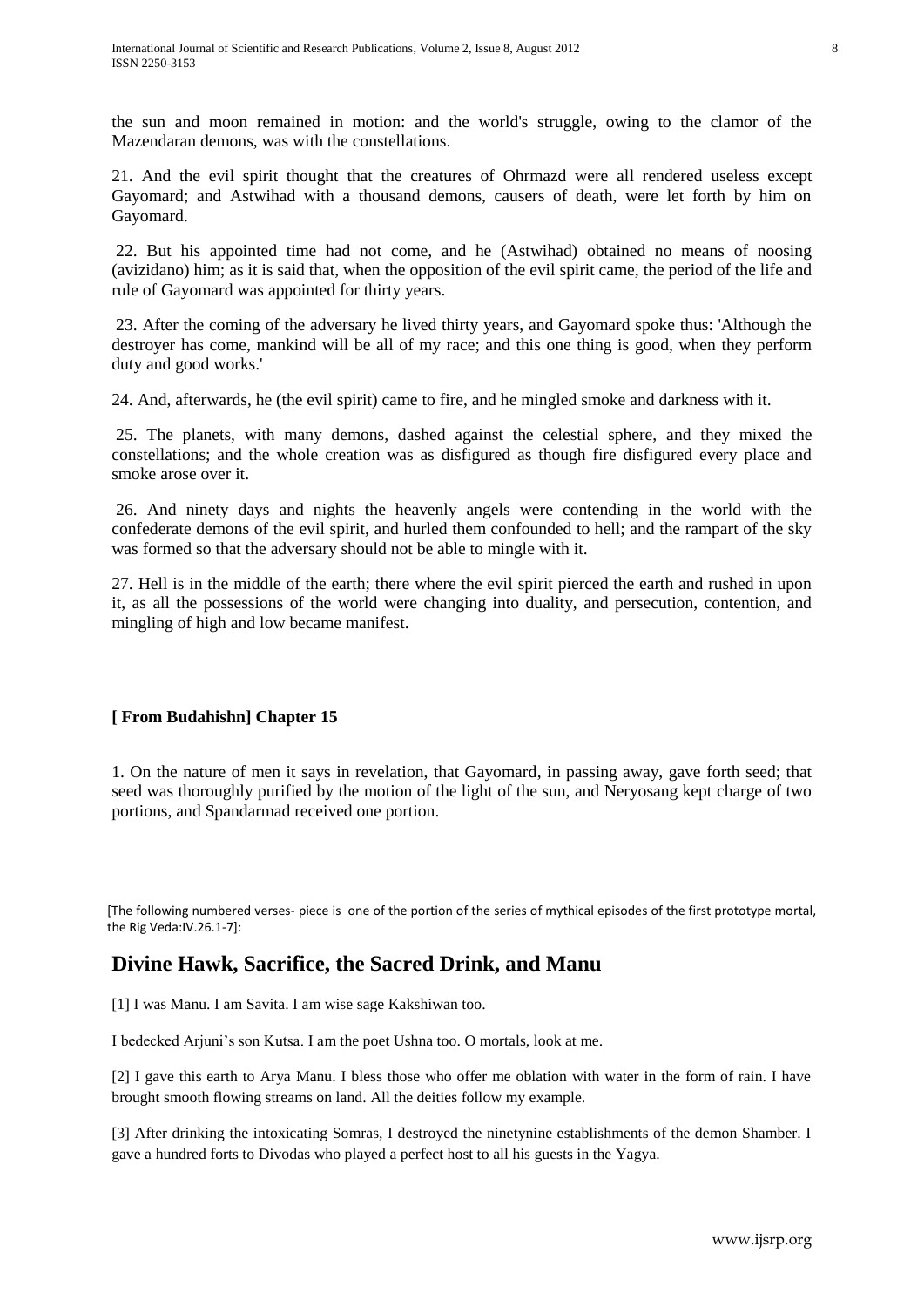[4] O Marutganas, let the hawk be the best among all the birds. Among even the hawks, the hawks who is fastest moving be the best, because it brought the divine oblation and Somaras from heaven for Manu.

[5] When this hawk brought Soma, overcoming all obstacles, he flew very high on his way back. He became famous for his flight all the world over.

[6] The simple hawk that flies in a straight line, accompanied the deities on its way back while bringing Soma. It brought the famous intoxicating Soma with determination.

[7] The hawk bird brought this Soma with a thousand and ten thousand Yagyas. With the help of this Soma, Indra, in an inebriated state, destroyed all the enemies.

#### **Notes and References**

1. Bibhu and Minakshi Padhi, Indian Philosophy and Religion, Printworld (Ltd), New Delhi, 1998, p. 367. <sup>1</sup>RV.

2. IV. 26.2

3. RV. II. 1.1

4. Nappert, Jan, Indian Mythology, Indus, New Delhi, 1993

5. Kumar Dash, Narander, Dict. Of Indian culture, AG kalap. N.Delhi, 1991

6. Encyclopedia of Religion (15 vols.) Vol. 8 , Thomas Gale, U.S.A, 2005

7. Christensen, Arthur Manuel Les Types du premier home et du premier roi dans l' histoire legenndaire des iraniens[ 2vols] vol 1, Farsi Translation by Amoozgar,Jaleh, and Tafazolli, Mahmoud, Cheshmeh pub., Tehran, 2004,

8. Alberuni, Abu Reihan, Alberuni's India: An account of the Religion, Philosophy, Literature, Geography, Chronology, Astronomy, Customes, Laws, and Astrology of India about AD 1030s, edited with Notes and Indices by Edward C. Sachau, volumes I & II, Indialog Publications Pvt.Ltd, New Delhi 2003.

Alberuni( 973-1048) seems to be the first multi-disciplinary mythologist as well as Indologist, in a polylogue extent, who introduced the myths and religions, philosophies, and traditions of India to the outside world and analyzed rituals and texts to a great extent. No one can deny this very evidenced fact of human history]. Some aspects of Alberuni were exposed in the '3-Days International Seminar in 'Jamia Mellia Islamia' New Delhi, March 2010. Several Papers presented in the seminar have been collected and edited by Professor Qamar Ghaffar , the head of Persian department at the time, then published under the title of the seminar: 'Abu Reyhan Al- Beruni and His Relevance to Today's World' in New Delhi, May 2011.

9.------.Chronology of Ancient Nations, English translation by C.E.Sachau, London, 1879; this paper's reference is the Farsi translation called : ' Athar al Baghiya' by Danaseresht, Akbar, Amirkabir Publications, Tehran,2007, pp.20, 21,35, 140, 149,325,350, and more…

10. The Rig Veda, trans. Ralph T.H. Griffith

11. Doniger, Wendy, Hindu Myths, a sourcebook translated from Sanskrit, Penguin Books, New Delhi, India, 1994

---------- The Rig Veda, an Anthology, Penguin Books, New Delhi, 2000

12. Encyclopedia of Religion (15 vols.) Vol. 8 , Thomas Gale, U.S.A, 2005

13. Griswold, H.D., The Religion of the Rig Veda, MBP, New Delhi, 1999

14. Hinnells, John Russells Persian Mythology, the Hamlyn Publishing Group, London, 1975

14. Masaudi, A. Hoossein, Morooj al Dhahab, translated by Payandeh, Abolghasem, 2 vols., vol.1, Ilmifarhangi Publications, Tehran,  $8<sup>th</sup>$  print 2008 (first printed ?)

15.. Muller, F. Max, India, What Can it Teach Us, Vishv Books New Delhi, (date?)

16. Ibn-Athir, al-Kamil, Tarikh e Kamil, vol.1, translated into Persian by Rohani,Moh.Hoss.,Asateer,Tehran, 2004.